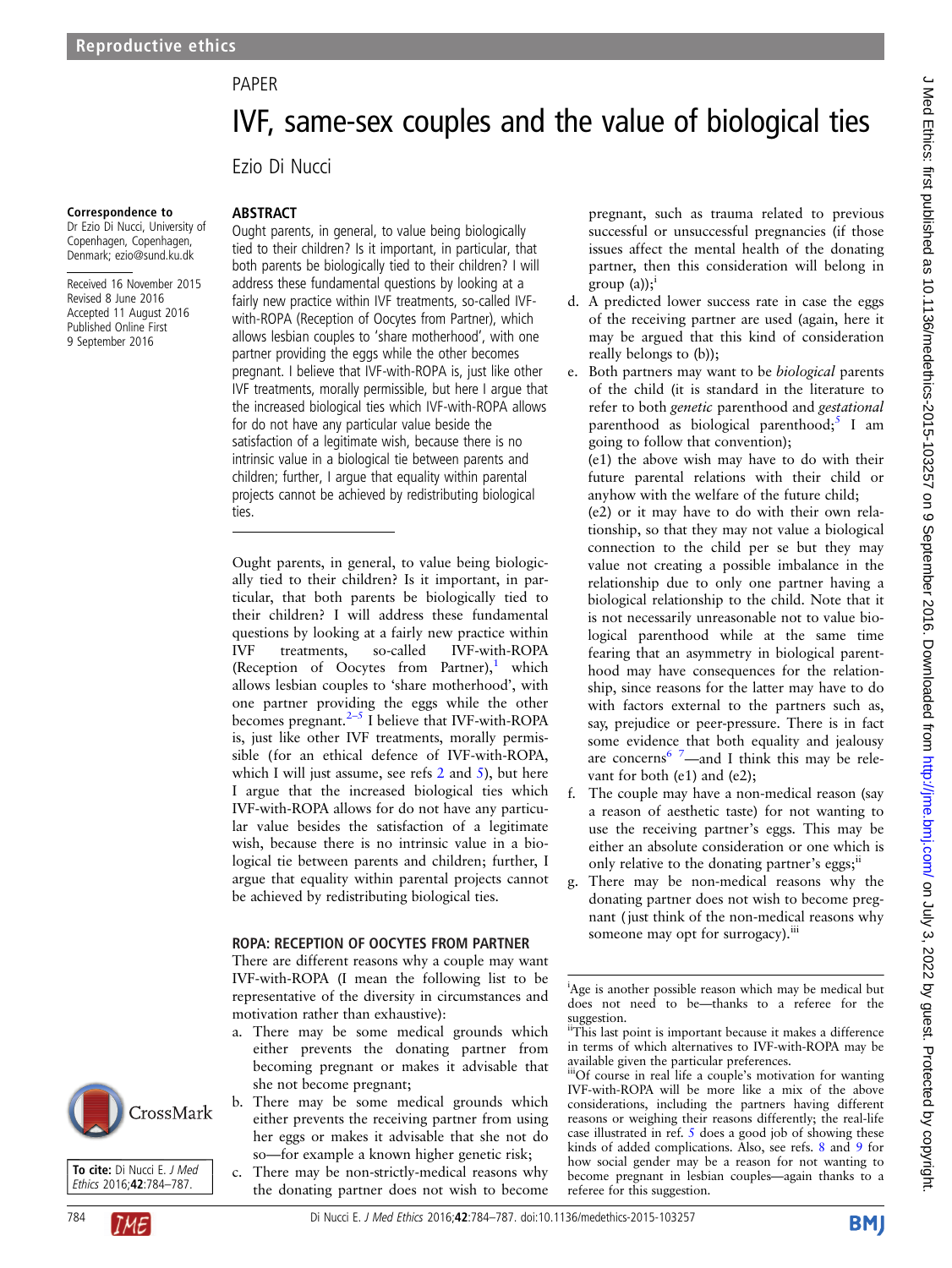When considering these different motivations for wanting IVF-with-ROPA, we must keep in mind that there will be different alternatives depending on the particular circumstances. For example, surrogacy would be a viable alternative in the case of (a), (c) and (g), while non-ROPA-IVF or just IUI (intrauterine insemination) may be a viable alternative to (b), (d) and  $(f)$ .<sup>iv</sup> Further, adoption will be an alternative in all of these cases (even though some of these alternatives may not be desired, eg, because of the wish to become a biological parent in the case of adoption).

Looking at the different circumstances which may lead to IVF-with-ROPA, I can see two extremes: on the one hand, there may be a very difficult medical situation of partner Anne not being able to provide her eggs while partner Beth is not able to become pregnant, which would leave just enough room for IVF-with-ROPA, even though that would not be the only alternative (egg donation would be an alternative, with Anne gestating; also, surrogacy would be an alternative, with Beth's eggs; adoption would also be an option).

At the other end of the spectrum we could have the following case: there are no medical issues with either Carol or Denise, neither in terms of their capacity to become genetic parents nor with their capacity to become gestational parents; still, Carol has some physical trait such that the couple, for aesthetic reasons, does not want to run the risk of that trait being passed on to their offspring, while Denise (or the couple) fears the wage loss related to her gestation. Again, IVF-with-ROPA would just do the job in this case too, while, again, the same alternatives available for Anne and Beth would also be open to Carol and Denise.

The difference between surrogacy, egg donation and adoption on the one hand and IVF-with-ROPA on the other hand is exactly that only IVF-with-ROPA offers the possibility of a biological connection to both parents (at least in the context of same-sex relationships).<sup> $v$ </sup> There is also something that all of these practices have in common: there will always be some other biological connection external to the parental project, whether one goes for surrogacy (one gestational relationship external to the parental project), egg donation (two genetic relationships external to the parental project), adoption (normally but not necessarily, one genetic and one genetic/gestational relationship external to the parental project) or IVF-with-ROPA (one genetic relationship external to the parental project).

The two sets of somewhat extreme circumstances I have illustrated point to a significant divide within IVF-with-ROPA: namely that there can be either medical reasons (in a broad sense meant to also include most cases of (c) and (d)) to request this particular treatment or non-medical reasons to request IVF-with-ROPA. Within this broad divide, I would include the wish to have a biological connection to one's children within the non-medical reasons to want IVF-with-ROPA.

Wanting to have a biological connection (either genetic or gestational) to one's children is, I claim, a legitimate wish—but

only in terms of individual liberty; there is no deeper meaning to it than that, as I will argue below. The language of positive and negative rights may help illustrate this point: wanting to have a biological connection to one's children is legitimate, so the state ought not to interfere with it; but, having no deeper meaning than liberty, the state may not be obliged to support this wish by, say, paying for it.

In the next two sections I offer my argument against the intrinsic value of biological ties, in two steps: first I criticise a recent influential argument by the philosopher J David Velleman for the value of biological ties and then I offer a positive argument for the claim that biological ties, and their redistribution, ought not to be valued.

## THE VALUE OF BIOLOGICAL TIES

Velleman has recently argued that biological ties are meaning- $\text{ful:}^{\text{10}}$  $\text{ful:}^{\text{10}}$  $\text{ful:}^{\text{10}}$  indeed, Velleman takes their meaning to be so significant that "people who create children by donor conception already know—or already should know—that their children will be disadvantaged by the lack of a basic good on which most people rely in their pursuit of self-knowledge and identity formation" (ref. [10](#page-3-0), pp 364–65). Velleman concludes that the practice of what he calls 'donor conception' is morally wrong and that "other things being equal, children should be raised by their biological parents" (ref. [10,](#page-3-0) p 362).

Before assessing the merits of Velleman's argument, let me note its peculiar dialectical relationship to our discussion: Velleman's argument can be used to argue in support of IVF-with-ROPA as far as IVF-with-ROPA is a way for both intentional parents to be biologically tied to their children, but it could also be used to argue against IVF-with-ROPA as far as it requires donated sperm by someone outside the parental project.<sup>v<sub>1</sub></sup> Also, there is an asymmetry between Velleman's argument for the importance of biological ties for the identity of children and our discussion of the importance of biological ties for parents: as we have seen in the distinction between (e1) and (e2), the wish for biological ties may not necessarily be motivated by something related to the future child but may have solely to do with the prospective parents or with their relationship to each other.

Velleman's reasons for thinking that biological ties are meaningful have to do with the role that he assigns to family history for a person's identity. Velleman offers a plausible account of how having some access to one's ancestors is important for self-understanding. What I find less plausible is Velleman's insistence that what is identity-forming isn't just access to one's family history but rather access to a biological history which is identical to one's family history: that he motivates by appeal to "the resemblances that hold within biological families" (ref. [10,](#page-3-0) p 376).

Whether or not one thinks that such family resemblances are identity-forming or anyhow meaningful, the important point to make against Velleman is that biological families are neither necessary nor sufficient for identity-forming family resemblances. Upbringing may not just be sufficiently identity-forming, but it may be so exactly in virtue of the family resemblances emphasised by Velleman: namely, one's inevitable family resemblances to one's intentional parents and siblings which result from common upbringing, habits, values. At the same time, biological

ivHere I am just going to discount the possibility of mitochondrial replacement as an alternative to (e) for simplicity's sake.

<sup>&</sup>lt;sup>v</sup>Here again I am discounting the possibility of mitochondrial replacement. Also, I am not claiming that this is the only difference between ROPA and these other possibilities, just the one I focus on in this paper. Other aspects may include, for example in the case of surrogacy, the fact that many couples would hesitate on surrogacy because they do not want another woman to take on the risk of going through pregnancy, and prefer that they carry the pregnancy themselves —thanks to a referee for this suggestion.

viInterestingly enough, this may mean that Velleman's argument should support, in these particular cases, triparenting.<sup>[11](#page-3-0)</sup> But this point is beyond the scope here.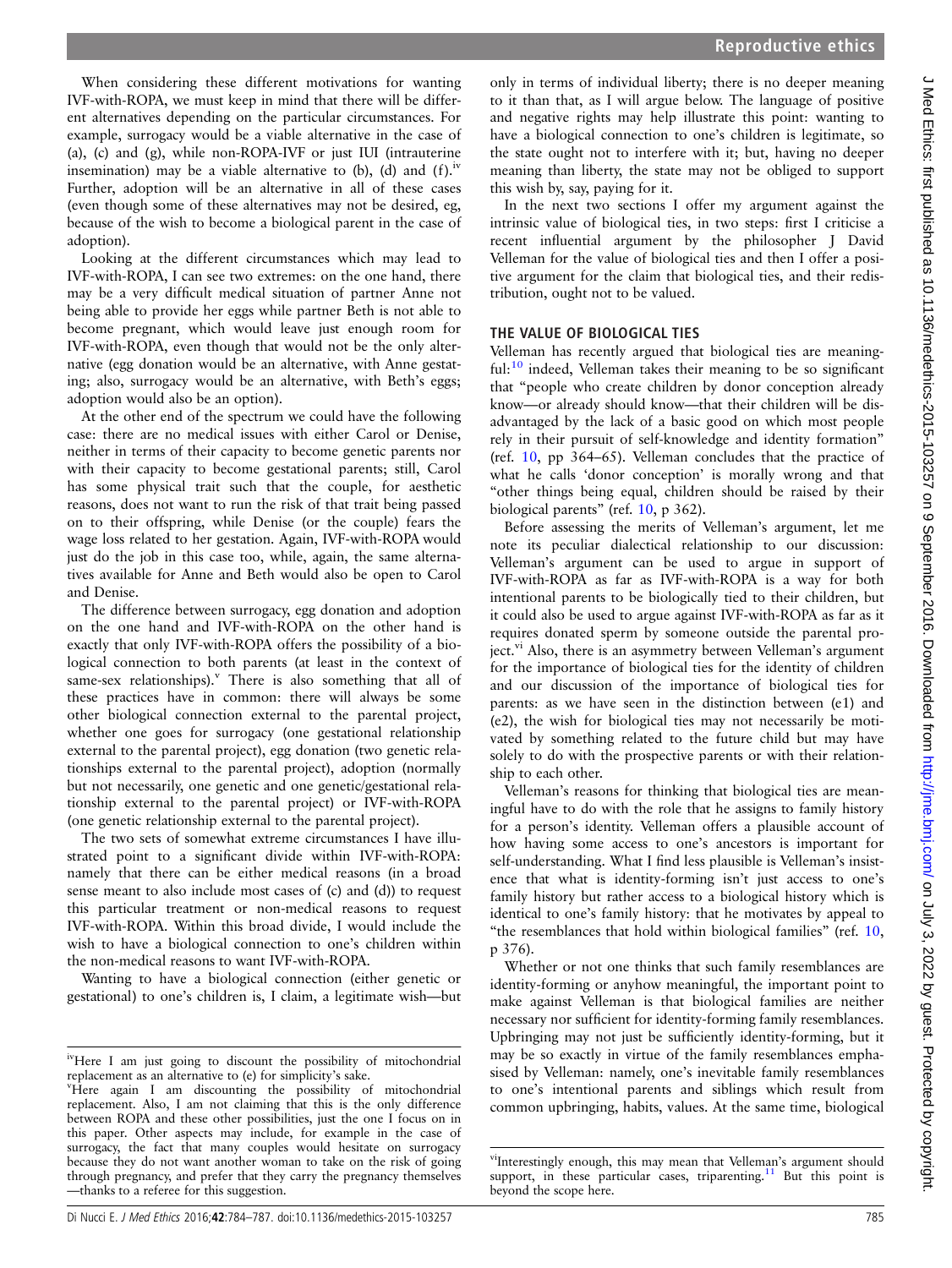resemblances may not result in anything significant enough to be identity-forming. Take one of Velleman's own examples: knowing my parents and how my parents have brought me up and knowing their parents and how their parents brought them up may have significant repercussions for how I bring my own children up. One can readily agree with this without any appeal to biological ties.

I must say I am also unmoved by Velleman's appeal to the fact that 'about  $50\%$ <sup>[12](#page-3-0)</sup> of adopted persons will search for their biological parents at some point in their life. First, those numbers aren't very significant, as about 50% never search for their biological parents either, then. Second, the case of adoption has the peculiarity that it points to a particular event in the person's life (eg, having been abandoned or anyhow having been given up for adoption) and not just to their biological history. Finally, there is the issue of many adopted persons finding out, at some point in their life, that their history is different from the one they had either been told or imagined—and this again may lead to some 'searching' which would not be necessarily motivated by biological considerations. So, again, Velleman may be right that history is important to someone's identity and the adoption data may even point to that (even though it is, in fairness, evenly spilt), but that would again not imply that biological history is particularly important.

Summing up my argument against Velleman, I am sympathetic to his account of how access to one's family history is important for identity and self-knowledge, but I think that the narrative significance of such access does not depend on the family being one's biological family.vii

So far I have only been offering negative arguments by criticising Velleman's claim that biological ties are meaningful. I now want to offer a more substantial argument to the extent that biological ties ought not to be meaningful to the prospective parents. I think it would be morally reproachable for a parent to love their child less should they find out that—for whatever reason—the child was not biologically tied to them. And this applies to genetic parenthood as much as gestation: it is similarly morally reproachable for fathers in traditional contexts to love their children less than their mothers do because they have not gestated them.<sup>viii</sup>

Here it may be objected that it is similarly both psychologically implausible and morally reproachable for a parent to love their child less should the child lose a leg but that this does quite clearly not imply that the parent ought not to have a preference for a two-legged child in the first place. This is true, but one would hope that the parent's reason to prefer a two-legged child is related to the child's welfare rather than the parent's or her ability to love a one-legged child.

## FAIRNESS WITHIN PARENTAL PROJECTS AND BIOLOGICAL TIES

The following objection could be raised against my argument here: I have only argued that there is no intrinsic value in parents' biological ties to their children; even if my argument is successful in showing that there is no particular value in a parent's wish to be biologically connected to her children, one

may still defend the added value of IVF-with-ROPA on the grounds that it allows for a more equal relationship or parental project in distributing biological ties more equally than, say, a traditional IVF with both eggs and gestation by the same partner (or, for that matter, either surrogacy or egg donation where, at best, again only one partner has biological ties—note that the inclusive nature of the disjunction 'surrogacy v egg donation' also allows for a scenario where no partner has a biological tie to the child).

As I have mentioned, there is some empirical evidence that these and similar concerns (even jealousy) play a role in some parental projects.<sup>[6 7](#page-3-0)</sup> I respect those preoccupations and I am wholeheartedly in favour of more balanced parental projects,<sup>[16](#page-3-0)</sup> but I think this particular way of striving for more balanced parental projects is self-defeating because I am afraid that worries about inequalities or imbalances within a relationship that are due to differences in the biological ties of the partners to their children are patriarchal in nature, as they are likely mirrored on roles within traditional families where—let us not forget—there are also differences in the biological ties of the partners to their children, as only one partner is the gestational parent.

Our commitment to equality, then, is exactly what should make us sceptical of this appeal to biological ties based on patriarchal prejudices about how biological ties affect role distribution and power imbalances within a family.

A parental project cannot be liberated from the patriarchal norm by trying to redistribute the very phenomenon, biological ties, which is consistently used to reinforce our patriarchal status quo: rather, liberation requires the establishment of fair and equal parental projects where biological ties do not play any role in the distribution of roles, responsibility and, ultimately, power.

We see now that there is a further general consequence relevant to all parental projects arising from our discussion of IVF-with-ROPA, on top of what we have already said about the value of parents' biological ties with their children. The second general element is this: a difference in biological ties within the parental project should not affect the parents' relations with their children nor the parents' own relationship; it should not affect, in short, what we have referred to as the distribution of roles, responsibility and power within the family. To put it very simply: women in traditional contexts ought not to be taking on a greater burden (or even just a greater role) within the parental project simply in virtue of the fact that they have a biological tie to the children (genetics plus gestation) that men in traditional contexts do not have (only genetics).

I have now completed my argument. Summing up, I have argued that there is no added value in IVF-with-ROPA coming from its redistribution of biological ties because, first, there is no intrinsic value in parents' biological ties to their children, and second, because role distribution within parental projects ought to be free from biological considerations. But there is one final worry that I want to briefly deal with: namely that failing to acknowledge the added value of IVF-with-ROPA constitutes a form of discrimination against same-sex couples. But here I have neither argued that there is something morally wrong with IVF-with-ROPA nor have I argued that it ought not to be legal. In fact, I think that IVF-with-ROPA ought to be morally permissible and also legal; and indeed I do fear that countries (such as eg, Sweden) $\prime$  which allow for traditional IVF but not for IVF-with-ROPA, may be guilty of both incoherence and discrimination towards same-sex couples: this is because they preclude some same-sex couples from satisfying a legitimate wish towards biological ties with their children which is readily available for

<sup>&</sup>lt;sup>vii</sup>Sally Haslanger offers a more detailed critique of Velleman's arguments in ref. 13. See also refs.  $14$  and  $15$ .

viiiShould one worry that 'love' ought not to be used here because it makes the assessment of 'morally reproachable' difficult, one can replace it with, say, a partial commitment to the welfare and fulfillment of the child; I think the same considerations would still apply.